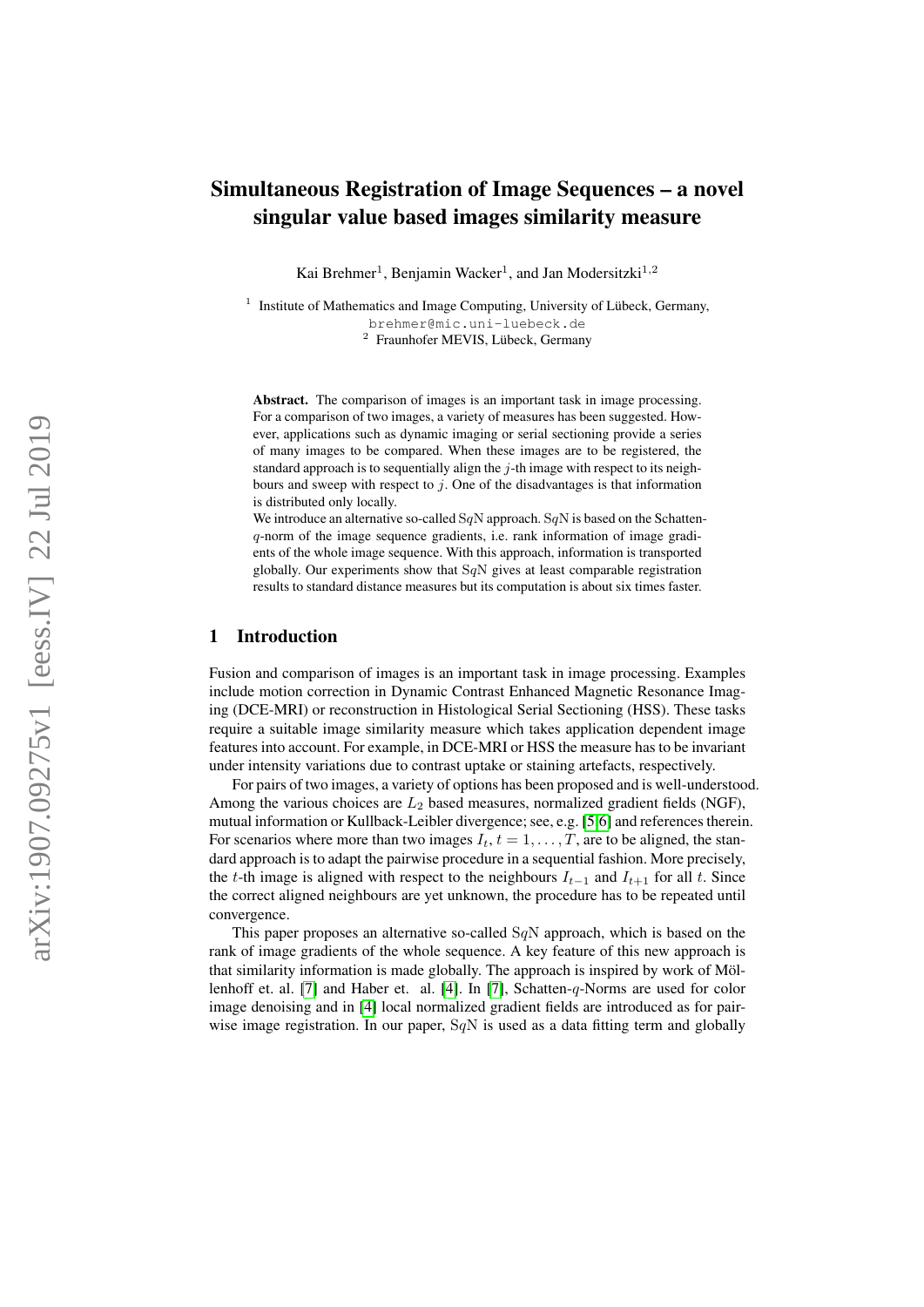normalized image gradients of the whole sequence with arbitrary many images are used as a starting point.

We derive and motivate the  $SqN$  similarity measure. We also compare the performance to state-of-the-art measures on real life data. Our computations for a serial sectioning of a mouse brain indicate that  $SqN$  results are qualitatively comparable to a sequential  $L_2$  based registration but can be obtained about six times faster; see also [\[2\]](#page-2-4).

### 2 The novel similarity measure SqN

The basic idea of our novel measure derives from color image denoising [\[7\]](#page-2-2). There, the linear dependency of the gradients of the three color channels is used for regularization. This dependency is quantified by a Schatten- $q$ -Norm [\[1\]](#page-2-5). We generalize this idea and use it in the context of image registration. In particular, we extend the idea to an arbitrary number of images. Moreover, we also use normalized gradient fields rather than image gradients. Finally, we use the functional as a datafit rather than a regularizer.

The Schatten- $q$ -Norm of a matrix is essentially the  $q$ -norm of the vector of its sin-gular values [\[1\]](#page-2-5). More precisely, for any  $A \in \mathbb{R}^{n,T}$  there exists a singular value de-composition (SVD) [\[3\]](#page-2-6),  $A = U\Sigma V^{\top}$ , with  $U^{\top}U = E_n$ ,  $V^{\top}V = E_T$ , where  $E_d$ denotes the d-by-d identity matrix,  $\Sigma \in \mathbb{R}^{n,T}$  is a diagonal matrix with diagonal entries  $\sigma_1, \ldots, \sigma_{\min\{n, T\}}$  and  $\sigma_j \geq \sigma_{j+1} \geq 0$ . The Schatten-q-(quasi)-norm of A is then defined as

$$
||A||_{S,q}^q:=||\varSigma||_{S,q}^q:=\sum_i\sigma_i^q\text{ for }q\geq 0.
$$

We assume that d dimensional images  $I^t \in \mathbb{R}^n$  are given, where  $t = 1, \ldots, T$  and the spatial dimension is denoted by  $n = m_1 \times \ldots \times m_d$ . Following [\[4\]](#page-2-3), regularized normalized gradients are given by

$$
\eta^t:=\nabla I^t/\|\nabla I^t\|_\theta\in\mathbb{R}^{dn},\text{ where }\|\nabla I^t\|_\theta:=\sqrt{\|\nabla I^t\|_{\mathbb{R}^{dn}}^2+\theta^2}.
$$

Here, the parameter  $\theta$  discrimiantes signal from noise; see [\[4\]](#page-2-3) for a discussion of choices of  $\theta$  and discretization issues. Setting  $I = (I^1, \dots, I^T)$  we define the new image similarity measure:

$$
SqN : \mathbb{R}^{n,T} \to \mathbb{R}, \quad SqN(I) := \left\| \left[ \left. \frac{\nabla I^1}{\|\nabla I^1\|_{\theta}}, \dots, \frac{\nabla I^T}{\|\nabla I^T\|_{\theta}} \right. \right] \right\|_{S,q}^q
$$

.

The registration model is to minimize  $J(y) := \text{SqN}(I \circ y) + \sum_{t=1}^{T} S(y^t)$ , with  $y =$  $(y^1, \ldots, y^T)$  and  $y^t : \mathbb{R}^d \to \mathbb{R}^d$ ; cf. [\[6\]](#page-2-1).

## 3 Numerical Results and Discussion

We present results for a histological serial sectioning of a sectioned mouse brain, data courtesy of Oliver Schmitt. For results on DCE-MRI data we refer to [\[2\]](#page-2-4). Fig. [1](#page-2-7) shows results for a sequential linear pre-registration, the new  $SqN$  based registration, and a standard sequential  $L_2$  based registration as a reference (robust and fast to compute).